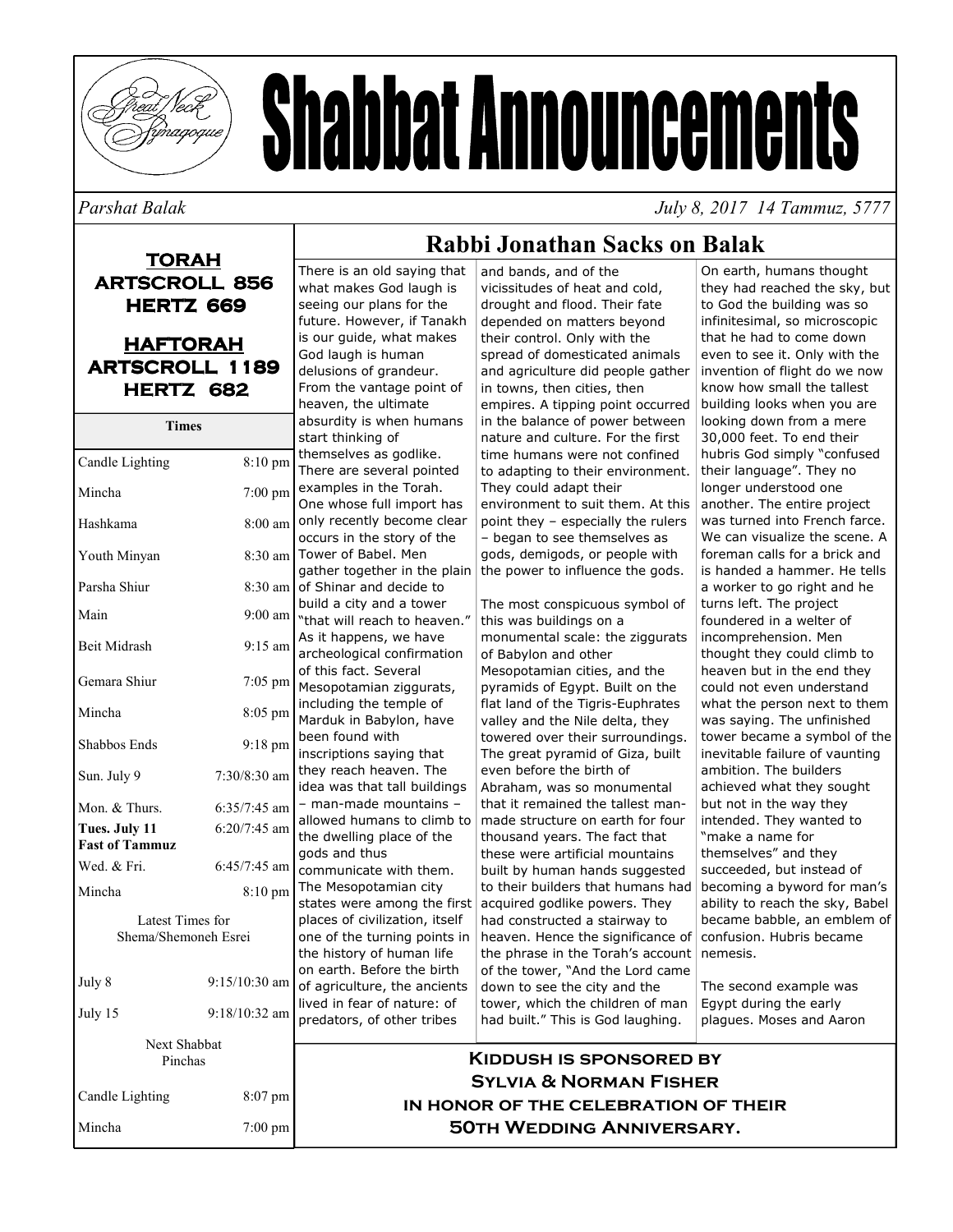#### 26 Old Mill Road, Great Neck, NY 11023 (516) 487-6100

**Shabbat Announcements Balak 5777** 

the Egyptian magicians did likewise to show that they had the same power. So concerned were they to show that they could do what the Hebrews could do, that they entirely failed to realize that they were making things worse, not better. The real skill would have been to turn blood back into water, and make frogs not appear but disappear. We hear the Divine laughter especially in the third plague: lice. For the first time, the magicians tried and failed to replicate the effect. Defeated, they turned to Pharaoh and said, "It is the finger of God." The humor comes when we remember that for the Egyptians the symbol of power was monumental architecture: pyramids, temples, palaces and statues on a massive scale. God showed them His power by way of the tiniest of insects, painful yet almost invisible to the eye. Again hubris became nemesis. When people think they are big, God shows them they are small and vice versa. It is those who think themselves small, supremely so Moses, the humblest of men, who are truly great.

This explains the otherwise curious episode of Bilam's talking donkey. This is not a fanciful tale, nor simply a miracle. It arose because of the way the people of Moab and Midian thought of Bilam - and perhaps, by extension, the way he thought of himself. Balak the Moabite king, together with the leaders of the Midianites, sent a delegation to Bilam asking him to curse the Israelites: "Come now, curse this people for me, since they are too mighty for me...for I know that whom you bless is blessed, and whom you curse is cursed." This is a pagan understanding of the holy man: the shaman, the magus, the wonder-worker, the person with access to supernatural powers. The Torah's view is precisely the opposite. It is God who blesses and curses, not human beings. "I will bless those who bless you and those who curse you I will curse," God said to Abraham. "They shall place my name on the children of Israel and I will bless them," he said about the priests. The idea that you can hire a holy man to curse someone essentially presupposes that God can be bribed. The narrative is admittedly obscure. God tells Bilam not to go. Balak sends a



**Great Neck Yoetzet Halacha Lisa Septimus** Welcomes your questions about mikvah, observance of taharat mishpacha (halacha relating to married life) and women's health, as it connects to Jewish law. Reach out to her at: Phone: 516.415.1111 Email: greatneckyoetzet@gmail.com. All conversations and emails are kept confidential.



**Great Neck Synagogue** 26 Old Mill Road, Great Neck, NY 11023 516-487-6100

Rabbi Dale Polakoff, Rabbi Rabbi Ian Lichter, Assistant Rabbi Dr. Ephraim Wolf, z"l, Rabbi Emeritus **Zeev Kron, Cantor** Eleazer Schulman, z"l, Cantor Emeritus Rabbi Sholom Jensen, Youth Director Zehava & Dr. Michael Atlas, Youth Directors **Mark Twersky, Executive Director** Dr. James Frisch. Assistant Director **Dov Sassoon, President** Rabbi Jesse Shore, Rabbinic Intern Harold Domnitch, Chairman of the Board Lisa Septimus, Yoetzet Halacha 516-415-1111

second delegation with a more tempting offer. This time God tells Bilam to go with them but say only what he instructs him to say. The next morning Bilam sets out to go with the Moabites, but the text now states that God was "angry" with him for going. That is when the episode of the donkey takes place. The donkey sees an angel barring the way. It turns aside into a field but Bilam hits it and forces it back to the path. The angel is still barring the way and the donkey veers into a wall, crushing Bilam's foot. Bilam hits it again, but finally it lies down and refuses to move. That is when the donkey begins to speak. Bilam then looks up and sees the angel, who had been hitherto invisible to him. Why did God first tell Bilam not to go, then that he should go, and then was angry when he went? Evidently God could read his mind and knew that Bilam did really want to curse the Israelites. We know this because later, after the attempt to curse the Israelites failed, Bilam succeeded in causing them harm, advising the Midianites to get their women to seduce the Israelite men, thus provoking the anger of God (Num. 31:16). Bilam was no friend of the Israelites.

But the story of the talking donkey is another instance of Divine laughter. Here was a man reputed to be a maestro of supernatural forces. People thought he had the power to bless or curse whomever he chose. God, the Torah tells us, is not like that at all. He had two messages, one for the Moabites and Midianites, another for Bilam himself. He showed the Moabites and Midianites that Israel is not cursed but blessed. The more you attempt to curse them the more they will be blessed and you yourself will be cursed. That is as true today as it was then. There are movements throughout the world to curse the state and people of Israel. The greater the malice of Israel's enemies, the stronger Israel becomes, and the more disasters its enemies bring upon their own people. God had a different message for Bilam himself, and it was very blunt. If you think you can control God, then, says God, I will show you that I can turn a donkey into a prophet and a prophet into a donkey. Your animal will see angels to which you yourself are blind. Bilam was forced to admit: How can I curse those whom God has not cursed? How can I denounce those whom the Lord has not denounced?

Hubris always eventually becomes nemesis. In a world in which rulers engaged in endless projects of selfaggrandizement, Israel alone produced a literature in which they attributed their successes to God and their failures to themselves. Far from making them weak, this made them extraordinarily strong. So it is with us as individuals. I have mentioned before a beloved friend, no longer alive, about whom it was said that "he took God so seriously that he didn't need to take himself seriously at all." Pagan prophets like Bilam had not yet learned the lesson we must all one day learn: that what matters is not that God does what we want, but that we do what He wants. God laughs at those who think they have godlike powers. The opposite is true. The smaller we see ourselves, the greater we become.

Fast of 17th Tammuz - Tuesday July 11th

Fast Begins 4:21 am Fast Ends: 8:08 pm Shacharit: 6:20/7:45 am Mincha: 8:00 pm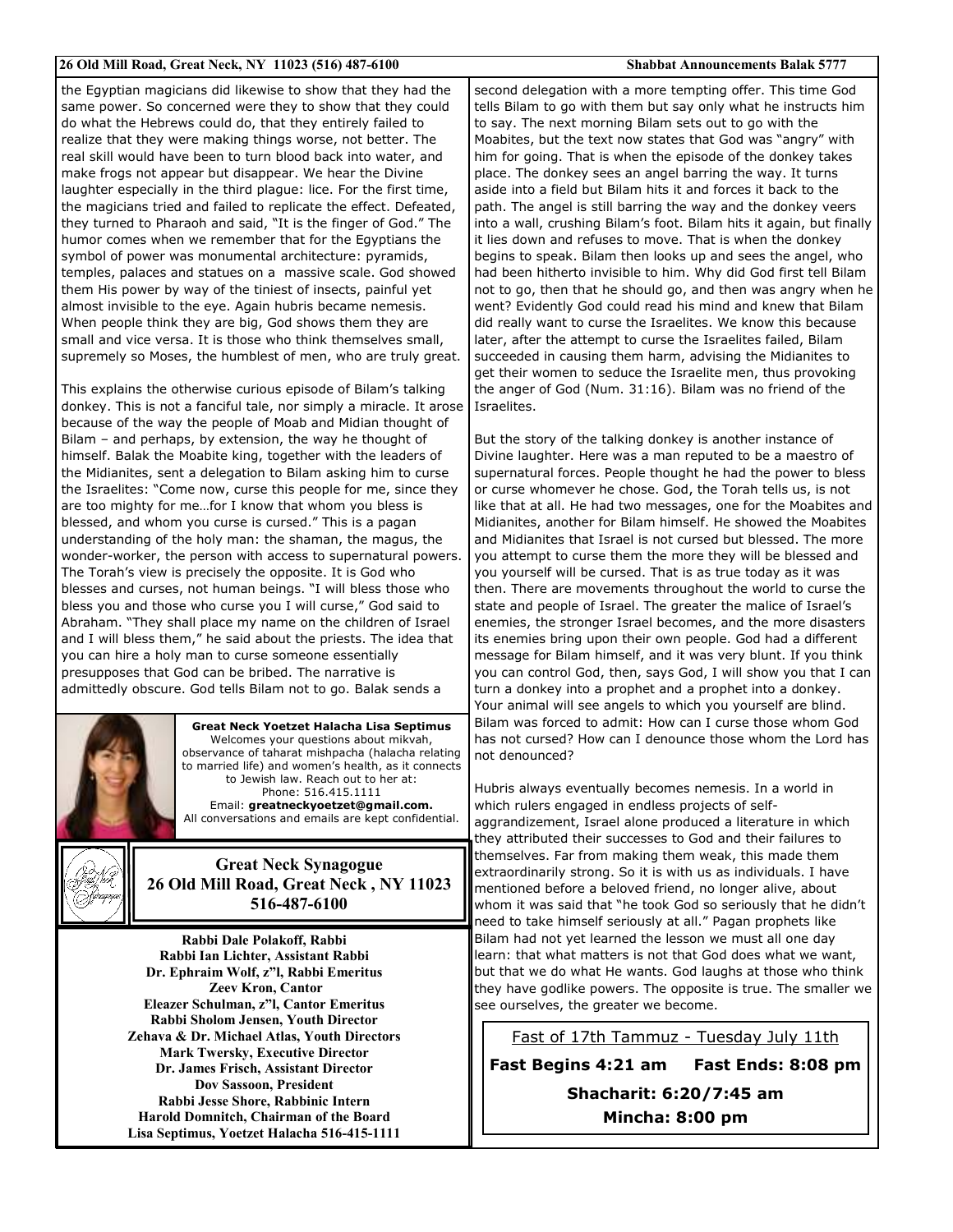# **SALLY & SEYMOUR OLSHIN ADULT EDUCATION PROGRAM GNS SUMMER 2017 LEARNING PROGRAM**

**Guest Speaker: SANDRA E. RAPOPORT ESQ.** "The Sons of Elohim and the Daughters of Man: God Takes on Noah's World"



Early in Genesis, following the stories of Adam and Eve and Kain and Abel, we read the brief and mysterious tale of B'nei Elohim [the sons of Elohim] "taking" B'not ha-Adam [the daughters of man]. 20th-century Torah scholar Umberto Cassuto has called this tiny eight-verse story in Chapter 6 of Genesis "one of the obscurest in the Torah."

We will unravel the verses of this exciting and essential story; consider its biblical context; and discover a pattern not only in mankind's escalating immorality, but also in God's response to mankind's behaviors. This time, though, God's reaction is complex; it is described in both human and divine terms, and it is extreme.

Join us as teacher and author Sandra E. Rapoport explores why God destroys the world He has just created, and who and what He saves from destruction.

**Tuesday, July 18** 7:00 pm promptly **Mincha 8:05 pm** 

**Series Sponsorships - \$180** 

To dedicate a lecture, contact the synagogue office

516.487.6100 mtwersky@gns.org



26 Old Mill Road Great Neck, NY 11023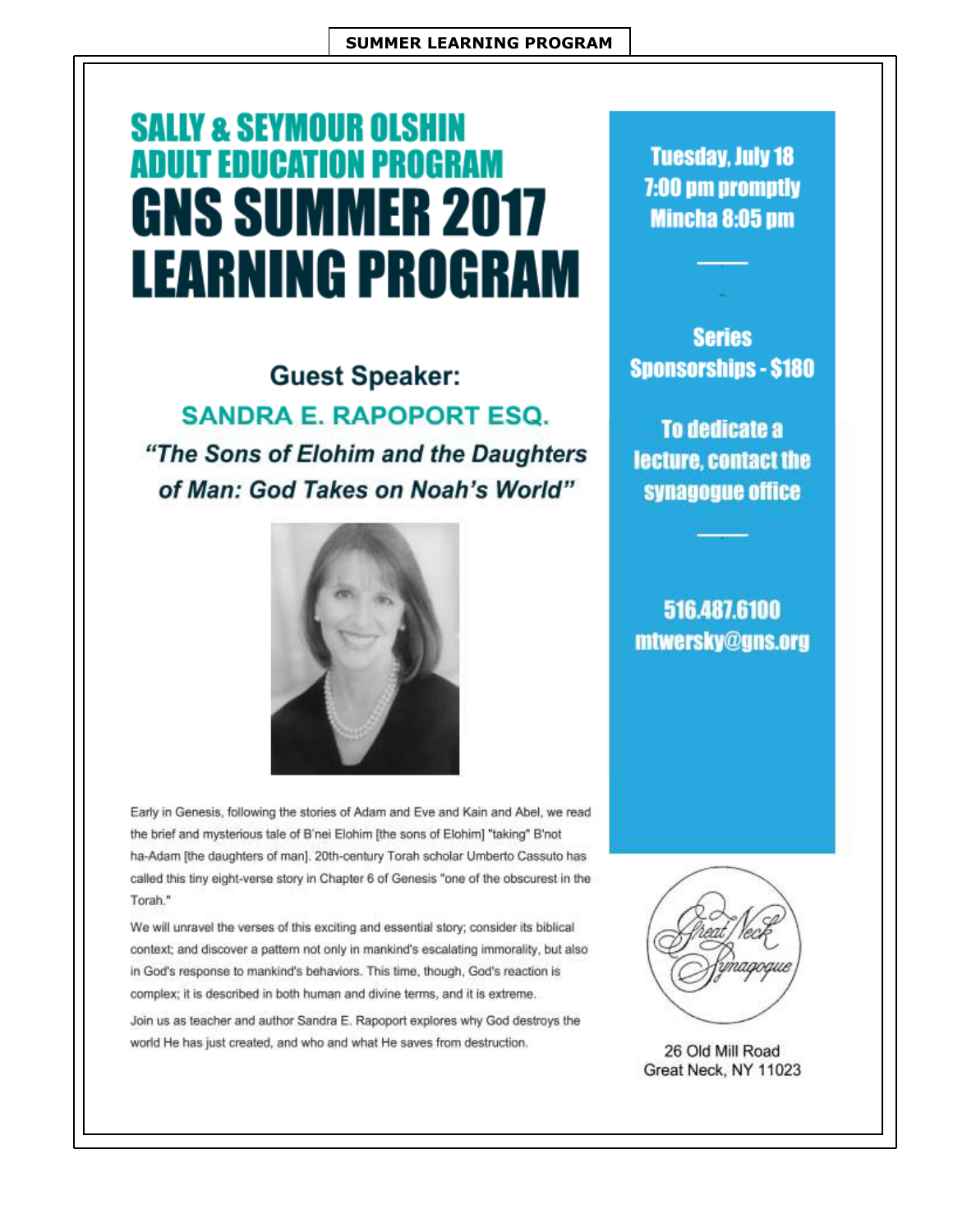### **MEOROT PROGRAM**

# Mearot מאורות

at North Shore Hebrew Academy

"והיו למאורת ברקיע השמים להאיר על־הארץ ויהי־כן:" בראשית, א"טו

## **Meorot Information Session**



Rabbi Dr. Bradley Hercman **Program Director** 



Dr. Rebeka Gutkind **Program Advisor** 

Please join the Meorot Leadership Team for a detailed information session. This event is for prospective families only RSVP requested by emailing info@meorotgn.org

## Thursday, July 13 at 8pm

At the lovely home of: **Ruthie & David Goykadosh** 83 Beach Road Great Neck, NY 11023

Meorot is an innovative Judaic Studies Special Education program, providing elementary aged students\* who present with language or learning based difficulties with an inspired Modern Orthodox Jewish education within a supportive environment.

**Supporting** Yeshivot:





# **Visit us at www.meorotgn.org**

\*Recruiting students in grades K-3 for the initial year. Admission guidelines available on website. All services in connection with Meorot are contingent and subject to the programs anticipated Fall 2017 opening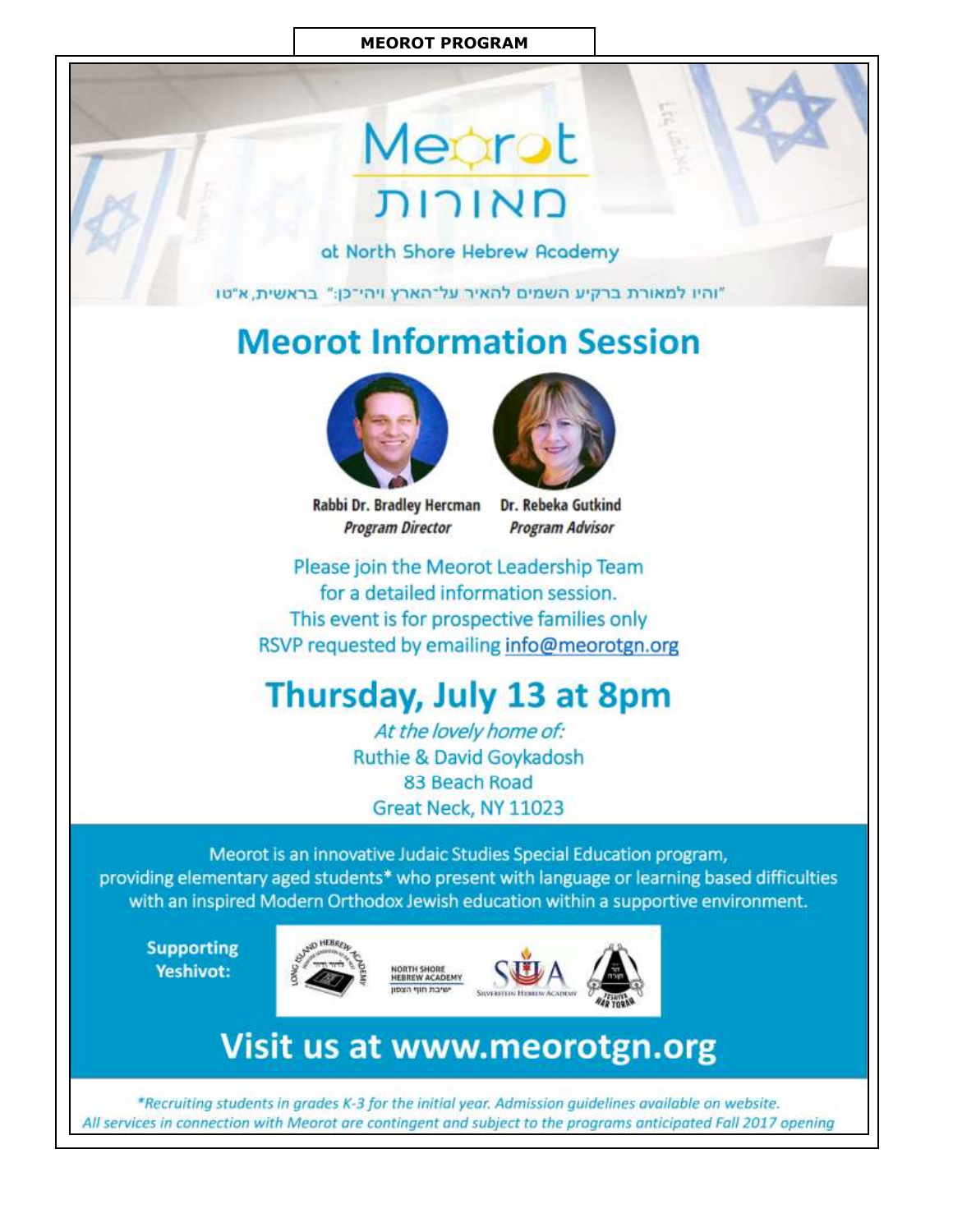#### **GNS JULY CHESED**

## **GREAT NECK SYNAGOGUE**

## **JULY CHESED COLLECTION**



Who among us does not have old and unwanted shoes, eyeglasses or cell phones sitting in a closet or a drawer at home? Although enjoyed and treasured in their day, now these items sit awaiting their seemingly inevitable final reckoning with the Great Neck sanitation department. It doesn't have to be that way. You can give these items a new lease on life and, more importantly, help those in need when doing so.

All you need to do is drop off those items this week at one of the two convenient drop-off locations listed below. Here's how your items will help:

Shoes Your gently used shoes will go to Souls4Soles, a terrific charity dedicated to fighting poverty in the U.S. and around the world. First, the shoes are sorted by condition, including by a facility dedicated to employing workers with disabilities. Shoes in new or nearly-new condition are distributed to those in need, sometimes in response to natural disasters, or sometimes to those suffering chronic poverty, such as to orphanages in Third World countries. Shoes below that grade are provided to micro-enterprises in Third World countries, thereby helping some of the world's most poor people to start and sustain businesses to bring their families out of poverty. Read more about it at http://soles4souls.org/

Eyeglasses and Sunglasses Your glasses or sunglasses will go to New Eyes, an outstanding charity based in New Jersey dedicated to providing free prescription glasses for those in need. Your donations will be sorted by volunteers, who will measure the prescription strength of the lenses, and who will also remove any small amounts of precious metals that can be combined and sold to pay for glasses for the needy here in the U.S. After sorting, the glasses will then be shipped to medical missions and other distribution networks across the Third World. The needy recipients will sometimes travel and wait in line for hours for what can be a life-changing restoration of vision. Read more at http://www.new-eyes.org

Cell phones Your used cell phone can help provide cost-free communications to the brave members of our military. Cell phones for Soldiers was founded in 2004 by a 12 and 13-year old brother and sister from Massachusetts and has since provided almost 200 million minutes of talk time allowing troops to have priceless conversations with their loved ones back home. Your old cell phone will be sold to a recycling company and the money raised is then used to pay for calling cards or other devices for members of the military. You can donate your old cell phones even if you don't have the charger, battery or other accessories. You can read more about the program at http://www.cellphonesforsoldiers.com/

We hope that you will take a few moments in your day to go through your closets and drawers to find and donate these items. This is also a wonderful opportunity to teach your children the life-changing value of small acts of chessed. Please drop your items off any time Sunday through Friday.

1.88 Old Pond Road (Please leave by the garage.) Contact, if needed: Steve Blumner 516-639-8941

2. 11 William Penn (Please leave by the garage.) Contact, if needed: Jonny Ambalo 347-971-8178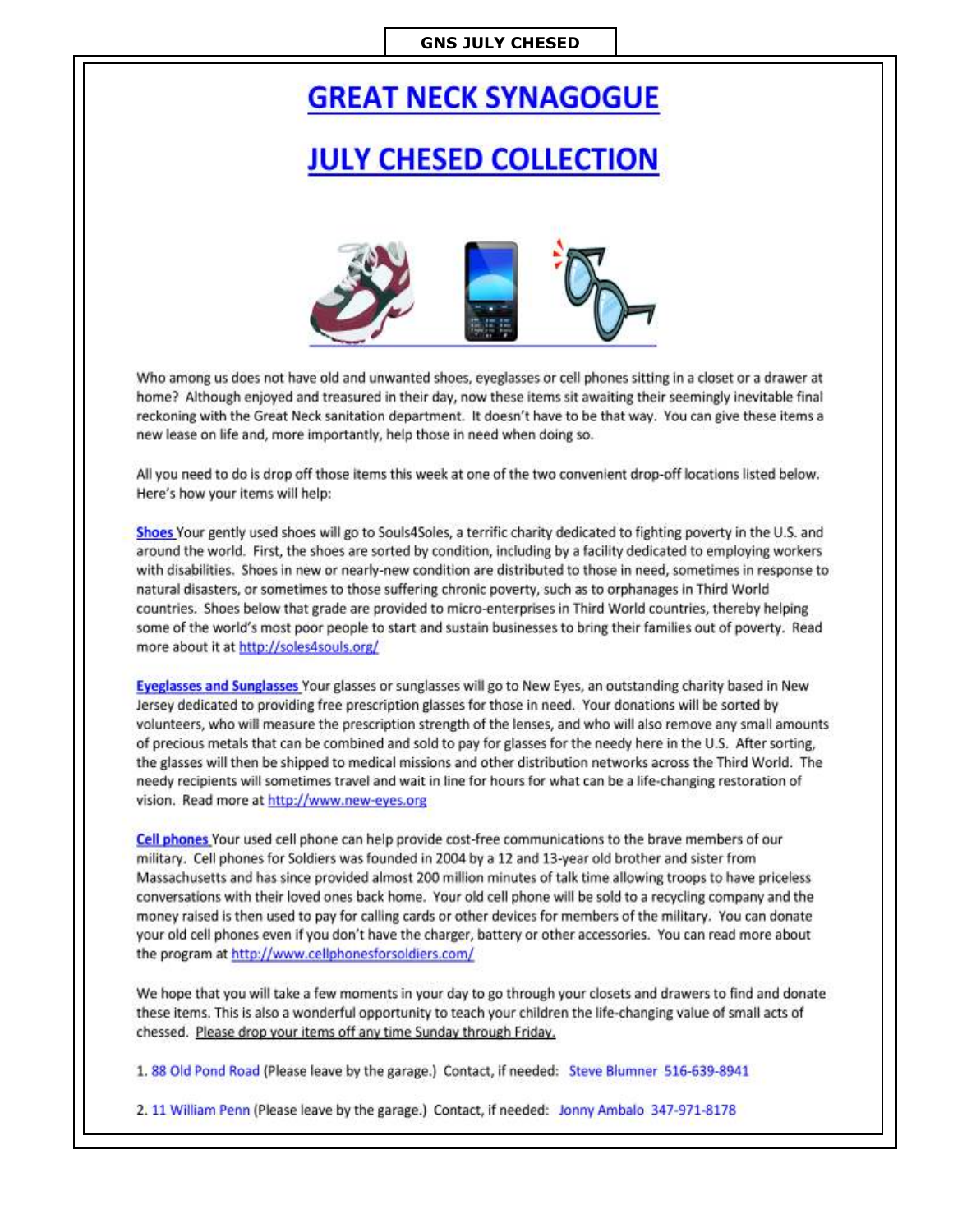### **MEN'S CLUB BASEBALL GAME**

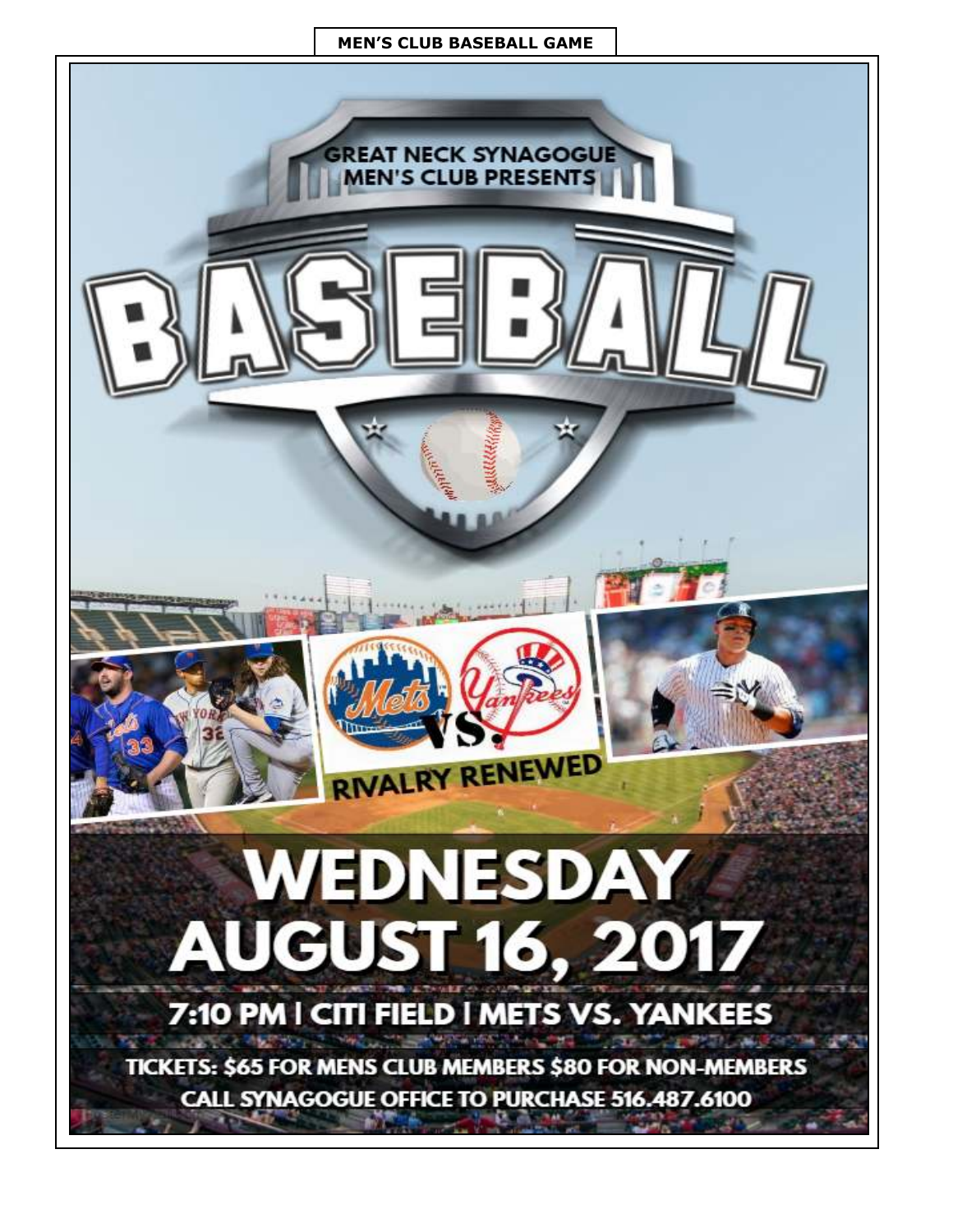## **MEN'S CLUB FISHING TRIP**

Great Neck Synagogue Men's Club 7<sup>th</sup> Annual Fishing Trip Sunday August 20<sup>th</sup> 4:15-8:30 PM **Dinner Included** Men's Club Members \$60 PP \$40 children 6-12 Non Members \$70 PP \$40 children 6-12

First 5 Children Fr ee W/Adult one per Family

**FREE GIFT FOR ALL FISHERMAN** 

The Boat: Bigger Clean 65' Women's & Men's Bathrooms, Dining Table, Sun Deck

**CAPT. PETE** 

## **REGISTRATION AND PAYMENT BY AUGUST 14th SOLD OUT EVERY YEAR**

**CONTACT Mark Friedman 516 384 5491** 

**Hilly Milun 516 448 4890** 

GNS Office 516 487 6100

ADDRESS 540 GUY LOMBARDO AVE. FREEPORT NY 11520